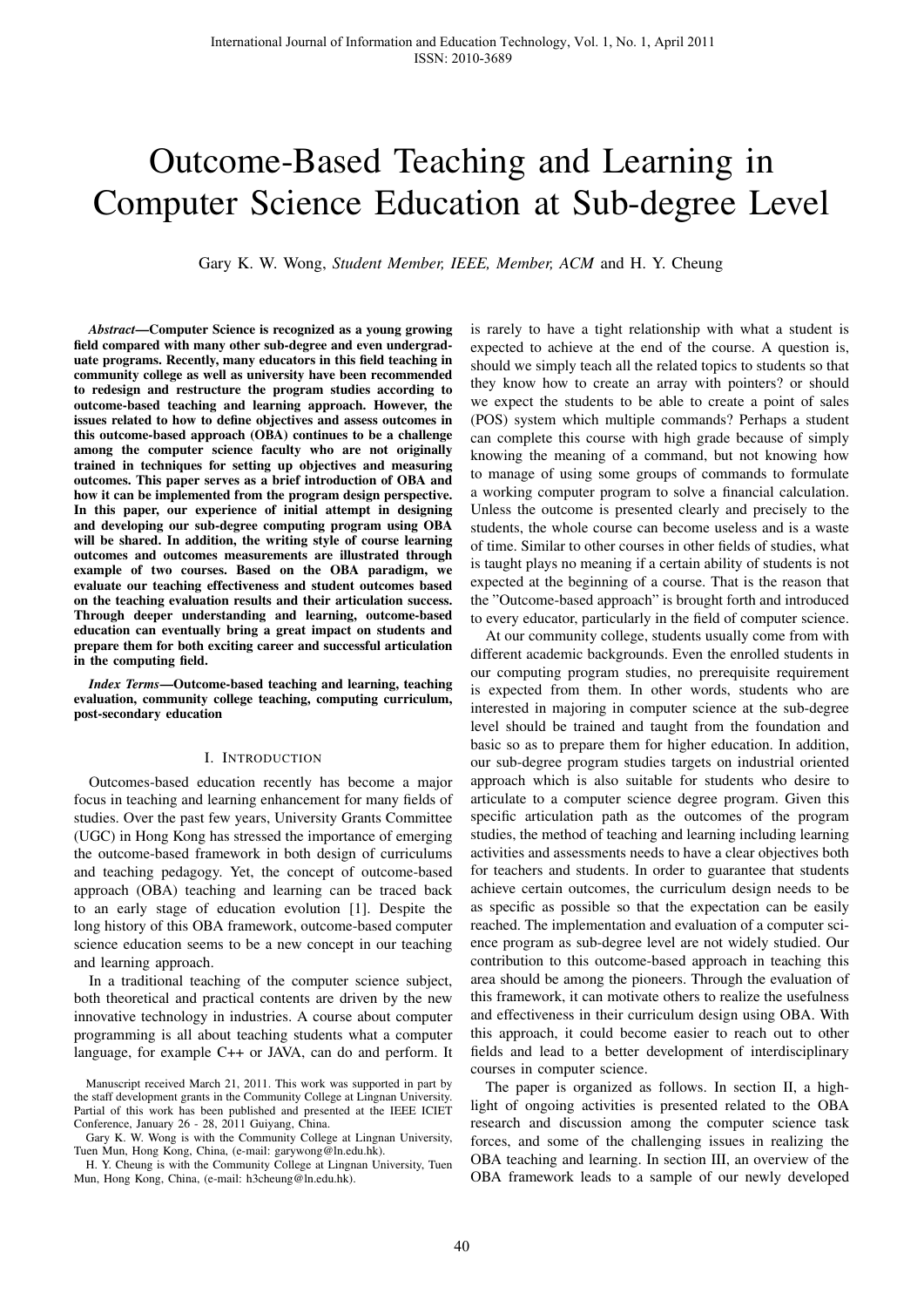curriculum Higher Diploma program in Computer Studies. Through this curriculum design example, we illustrate how an outcome based curriculum should be designed and developed in terms of program learning outcomes and assessment activities design. In Section IV, the design of learning outcomes and outcome measurements will be provided with examples. In section V, we will provide a teaching evaluation of two courses in this program to serve as insights from the perspective of students on the OBA teaching and learning. This paper will be concluded in section VI. We believe our motivation and OBE design principles can be applicable and make a good contribution to other fields of studies.

### II. MOTIVATIONS AND RELATED WORKS

In computer science or general studies of computing, this term OBA did not exist in any literature until recently. Simply speaking, OBA is a teaching and learning methodology which focuses on what students are expected to learn and how it becomes measurable through assessment. In many academic journals and articles, some other terms may be familiar such as outcome-based education (OBE), outcome-based teaching and learning (OBTL), and outcome-based learning (OBL). Indeed, this term was quite popular in the United States during the 1980s and the early 1990s. At that time, some other terms were adopted, for instance, mastery education and performance-based education. No matter what the term is used, the structures and the elements are more or less the same.

Again, two major tasks are the key components in this OBE framework. The first task focuses on explicit statements of what students will be expected to be able to do after taking the course or completing the program study. This section is usually referred to as "Learning Outcomes". In curriculum design of a program, a set of learning outcomes are required to be mapped to all the courses under the program. It is an important part because all the courses together should fulfill every outcome set in the curriculum. However, how to manage the outcomes in each course and ensure their fulfillment to the program outcome can create a burden for the department. In [2], the author illustrates how to connect objectives and outcomes using the resources from CITIDEL (the Computing and Information Technology Interactive Digital Education Library) to improve course preparation. Further example in taking the advantage of information technology in managing outcomes of curriculum across related degree programs can be referred to [3]. After learning how to manage learning outcomes, it is normal to consider how the outcomes of a computer science program should be designed. In [4], the authors conducted a series of structured interview with IT employers and seek for their perspective on needs skills and knowledge for a career in IT. Knowledge, skills, and competencies that the employers particularly value when hiring IT graduates. After it is known of what the curriculum expects, the next task is to focus on the writing style of the learning outcomes. Bloom's taxonomy of the cognitive domain and the SOLO taxonomy are two most popular frameworks widely used in the design and assessment of courses. Yet, this classification system is found not suitable in computer science because of the different

contexts compared with other fields. The work in [7] provides details of analysis and a new taxonomy for computer science and also engineering is proposed. Some research works on OBTL are also found targeting on the web-based learning other than traditional classroom learning. References can be found in [5] and [6] for further study. Nevertheless, we can see the trend of OBA applied in teaching and learning, specifically in computer science curriculum.

Once the expectation is promoted and clarified, the next crucial task is to state how these students will learn it, or simply the teaching and learning activities, which leads to the assessment procedures and rubrics. Sometimes in literatures it is called "Outcome-based Assessment" [14]. Most of the OBE frameworks follow the same patterns in terms of stating learning outcomes, teaching and learning activities, and outcomebased assessments. Similar to managing learning outcomes, assessment activities can also be effectively managed using technology to facilitate the learning and assessment process [8]. In 2007, one panel and poster were organized to discuss the assessment issues related to outcome-based learning [11], [18]. Indeed, the assessment using OBA can actually offer some meaningful and useful feedbacks to the teachers regarding student achievement, assessment, and the quality of the instruction [14]. Many people may think that the organization of the assessment data using OBA can take longer time than usual. But the authors in [14] claim that the time required to perform the analysis was minimal. Initial setup only took an hour or two to create the tool to automate this process. Thus, it is worthwhile to experiment further on this approach. Some other related works on the assessments can be related to [12] and [13] to gain more insights on the design of assessment activities.

To trace back the numbers of public discussions of outcomebased computer science education, it leads to several conference panel held in the United States [15], [16], [17], [18]. These panel discussions were basically provided a platform for educators and researchers to understand from each other on their perspectives related to how OBE becomes practical, mainly for computer science education faculty. From these panels, few articles were published as references. One recent example can be referred to [19] when they studied the effectiveness of OBA in teaching computer science courses. They obtained their results through the feedbacks from both university instructors and students in Hong Kong under the OBA learning pedagogy. Surprisingly, the results found that most of the instructors eventually switched back to time-saving normreferenced assessment. Students were also found to perform similarly compared with our traditional learning methods. No doubt, most of the teachers in teaching computer science are not originally trained to adopt this OBA framework like many other departments do. The goodness and effectiveness of this method may not be manifested at this moment due to the lack of understanding and acceptance to the pedagogy. Despite of the immaturity of OBA framework, a promising future is shortly to be realized. I personally believe that it is a true education all about when we turn teaching to a student centric approach.

Other related studies over the general idea of OBA and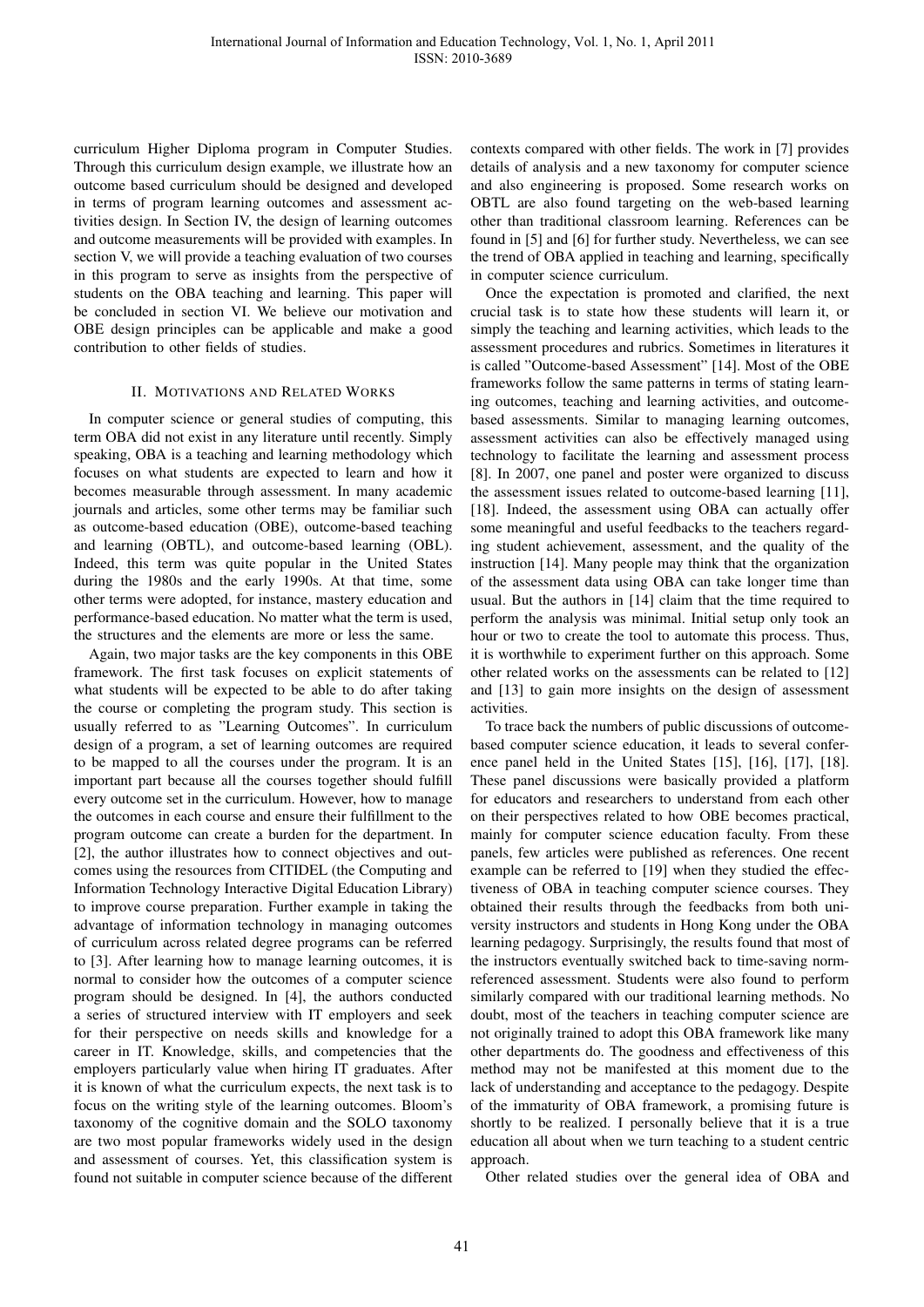the case study of OBA in their disciplines can be referred to [20]. Particularly, groups of scholars have conducted a research study on the transference of learning approach among students when OBTL is implemented. This is an interesting effect and phenomenon to see how students adopt to the OBTL in their learning tendency [21].

# III. OUTCOME-BASED APPROACH CURRICULUM

## *A. Overview of OBA Framework*

OBA is an approach applicable in program and course design. Teaching and learning under this framework focuses on the expectation of students after their completion of the program studies, what they are expected to learn and perform, rather than what the teacher expects to teach and present. Once the objective is shifted to the student-oriented approach, the quality skills of graduates are expected to be further enhanced. Note to mention that under the OBA framework, the rubrics in assessment normally leads to a criteria-referenced assessment (CRA) rather than the traditional norm-referenced assessment (NRA) [22]. The advantage of CRA focuses on the expectation of student's learning, skills they should have in order to obtain a higher grade. That way, accreditation can be based on the learning outcomes of graduates to determine if the program can achieve to certain training purposes. However, some limitations and unsuccessful implementations have been seen in academics [23]. Whether it is true for the computer science education in post-secondary level is yet to be investigated.

In our community college, we have attempted to design our first intake of Higher Diploma (HD) in Computer Studies based on the OBA framework. After three years of training, we have recently produced our first group of graduates in 2010. The quantitative analysis have shown that these students seem to have done it well for the articulation both in career and education, where near 30% of them were successfully articulated to local university degree programs, and the others were able to seek for full-time jobs in Hong Kong. In addition, another group of students from Year 1 HD in Computer Studies (PC System and Networking) began their studies in 2009. Around 80% of them have been successfully articulated to the Year 2 program. They seem to continue to find success under the OBA teaching and learning environment. We expect this group of students to graduate in 2012. Before looking at the course evaluation done by these students, an example of the program curriculum design is briefly shared to demonstrate how a program should be designed and developed to focus more on the students.

# *B. Example of OBA Curriculum Design*

HD in Computer Studies is originally designed as a job oriented approach so that students are expected to learn skills which are essential to their future jobs. For example, suppose a student wants to become a computer programmer, he/she should be able to write programs using different languages such as C++ or JAVA upon the completion of the program studies. At the beginning of the program specification, we should clearly state that the learning outcomes and objectives of this program. Here we provide an example for reference.

*1) Concentration Objectives:* In our Higher Diploma in Computer Studies program, it is designed to meet the following aims:

- to develop students' ability in designing, developing, and supporting software and computer network, so that they can contribute towards the advancement of information technology and computer technology in both the public and private sectors;
- to provide basic knowledge in computer science which allows graduates to grow with and adapt to new technological developments in a practical environment of software design or system development;
- to provide basic knowledge in technical, economic, management and legal disciplines relevant to computing and the IT industry;
- and to increase students' ability and confidence for independent thought and creativity.

*2) Curricular Objectives:* The curricular objectives of the program are:

- to provide students with the knowledge and techniques to effectively design and manage small-scale computer system development projects, and to be able to develop a career in a related industry;
- to provide students with professional training so that they may possess the ability to adapt to different but related working environments in computing and the IT industry;
- to equip students with the fundamental knowledge for further technical and career development, and a qualification to enable them to proceed their studies leading to degree qualifications, locally or abroad;
- to promote students' ability in communication, and awareness in social and moral responsibilities, especially being computing and IT professionals; and
- to be aware of the significance of business and management issues, as well as participation in developing business systems.

In addition, there are more specific objectives that are pertinent to this program, a graduate will:

- demonstrate knowledge in IT technology management, and apply up-to-date management methods in the related industry;
- acquire knowledge and skills in computer programming, computer network installation, operation and management; and
- possess sufficient knowledge for progression to undergraduate degree programs offered by local or overseas universities.

*3) Course Components:* After that section in the document, we have clearly stated our program components, such as courses needed to be taken and their major contents descriptions. More importantly, teaching and learning methodology is included in the document.

Elementary data structures, introduction to systems analysis and design, information systems management as well as discrete mathematics and statistics are taught in the first year. A formal introduction of all the key building blocks, will also take place in year 1, with the emphasis partly beginning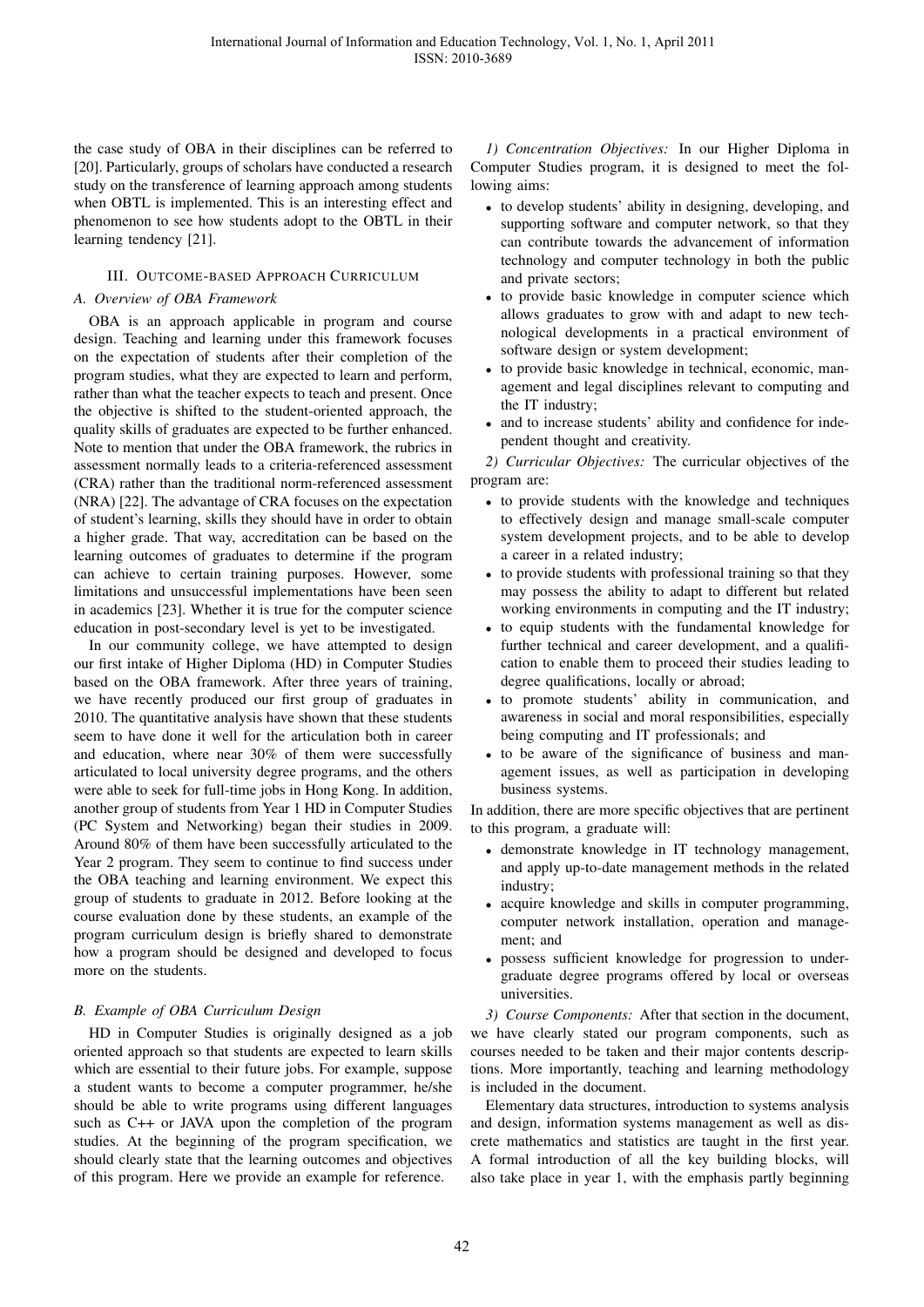to shift from the fundamental programming techniques to a more professional perspective and industry standard tools. The programme develops more intensive programming skills (in C/C++) alongside crucial concepts like data structures and programming methods. Structured systems development methods are also introduced. Software project management is taught in order to introduce students to the software development life cycle. Students are also trained to document the design and coding for software systems.

Further programming and software development concepts and techniques together with more advanced or contemporary units are studied in the final year. At the end of the year, students are able to operate and connect a PC network, and have acquired the basic software techniques for developing network and database systems that would be extended to manage information systems. Advanced subjects, such as knowledgebased systems, object-oriented analysis and design and human computer interface are intended to strengthen students in logic programming techniques. Prior to graduation, projects are assigned to students to gauge the overall culmination of knowledge, understanding, techniques and skills that they have acquired in the programme of the two years of study. They will be able to analyze, design, implement, test, document and present a software project commensurate with their level of competence.

*4) Teaching and Learning Activities:* In our HD program, we emphasize that lectures, tutorials, seminars, case studies, guest talks, and projects are provided to students so that they have opportunities to learn from real examples and then practice on their own in writing codes and formulate working computer programs similar to the examples. In addition, problem-solving skills are developed through applying a range of techniques and ideas in handling business problems. Students are encouraged to think independently, and to apply appropriate control measures in accomplishing specific tasks. The teaching and learning methods enumerated above will create a learning environment in which the students play an active role. To achieve this, students will be encouraged to adopt an active knowledge-seeking attitude and to build up confidence in their own ability to communicate and work with others. Since designing the program needs not to divide it out all the sub-learning outcomes, the statements above should be sufficient to clarify the directions of this program.

During the scheduled teaching hours, a variety of teaching methods will be used to disseminate, analyze and develop subject matter within the programme curriculum. Teaching is normally carried out in the form of lectures. The lecture materials on the subjects are presented using a 'more teaching than lecturing' approach, i.e. lectures are not one-sided: both students and lecturers are encouraged to participate interactively. It is strongly supported by the use of worked examples (within the confines of lecture time and tutorial time). Class assignments are frequently used for reinforcing the materials given in the lectures.

Depending upon the nature of the subjects, all or some of the followings will be employed:

*Lectures:* A lecture will comprise a discourse or presentation of arguments in which the lecturer introduces new material

or expounds on material already presented. Students will be encouraged to raise questions on the subject matter and to participate in short structured discussions. Lectures may be complemented by seminars to provide the opportunity for student discourse and discussion at the appropriate level. The aims of lectures are to: Introduce and explain concepts; demonstrate how to illustrate and analyze an issue; and Indicate a pattern of further study in order to attain a suitable depth of knowledge in the subject area.

*Tutorials:* During tutorial periods, students will be encouraged to initiate discussions of the subject matter related to the teaching materials. Aims of the tutorials are to: Enable students to develop a range of concepts and skills appropriate to the needs of business; Develop students' abilities to think independently in order to understand the methodology of a discipline; and develop insights by exchanging ideas and clarifying misconceptions with classmates and the lecturer.

*Seminars:* The instructor provides background information of an issue for guiding discussion with students in class.

*Case Studies:* The application of cases analysis enable students to examine, analyze and solve problems of a real and practical nature in the industry.

*Guest Talks:* Experienced practitioners and experts may be invited to deliver speeches to students in order to share up-todate professional knowledge with the students.

*Projects/Team works/Exercises:* Students may take part in projects (or team works or exercises) to apply and integrate the knowledge they have learned from class. Students will learn that careful preparation is necessary to have satisfactory results. Moreover, presentation will be required to ensure that the specified objectives have been met. Problem-solving skills are developed through applying a range of techniques and ideas in handling business problems. Students are encouraged to think independently, and to apply appropriate control measures in accomplishing specific tasks.

The teaching/learning methods enumerated above will create a learning environment in which the students play an active role. To achieve this, students will be encouraged to adopt an active knowledge-seeking attitude and to build up confidence in their own ability to communicate and work with others.

# *C. Program and Courses Outcomes System*

On the program level, the OBA framework suggests that all the course learning outcomes should point to the ultimate objective outcomes in the program studies. Indeed, we have attempted to do it in this fashion. However, one of the difficulties we may be facing is whether each of these program learning outcomes can be met by all the courses provided in this HD program. At this moment, this remains a good question to be investigated. However, our initial idea is to take the advantage of a system application software called *Program and Courses Outcomes System (PACOS)* [24] developed by a group of research students at the Hong Kong University of Science and Technology (HKUST). Program and Courses Outcomes System (PACOS) is a free, open source web-based system. It was designed to be used by a department of a university or similar institution as a centralized web system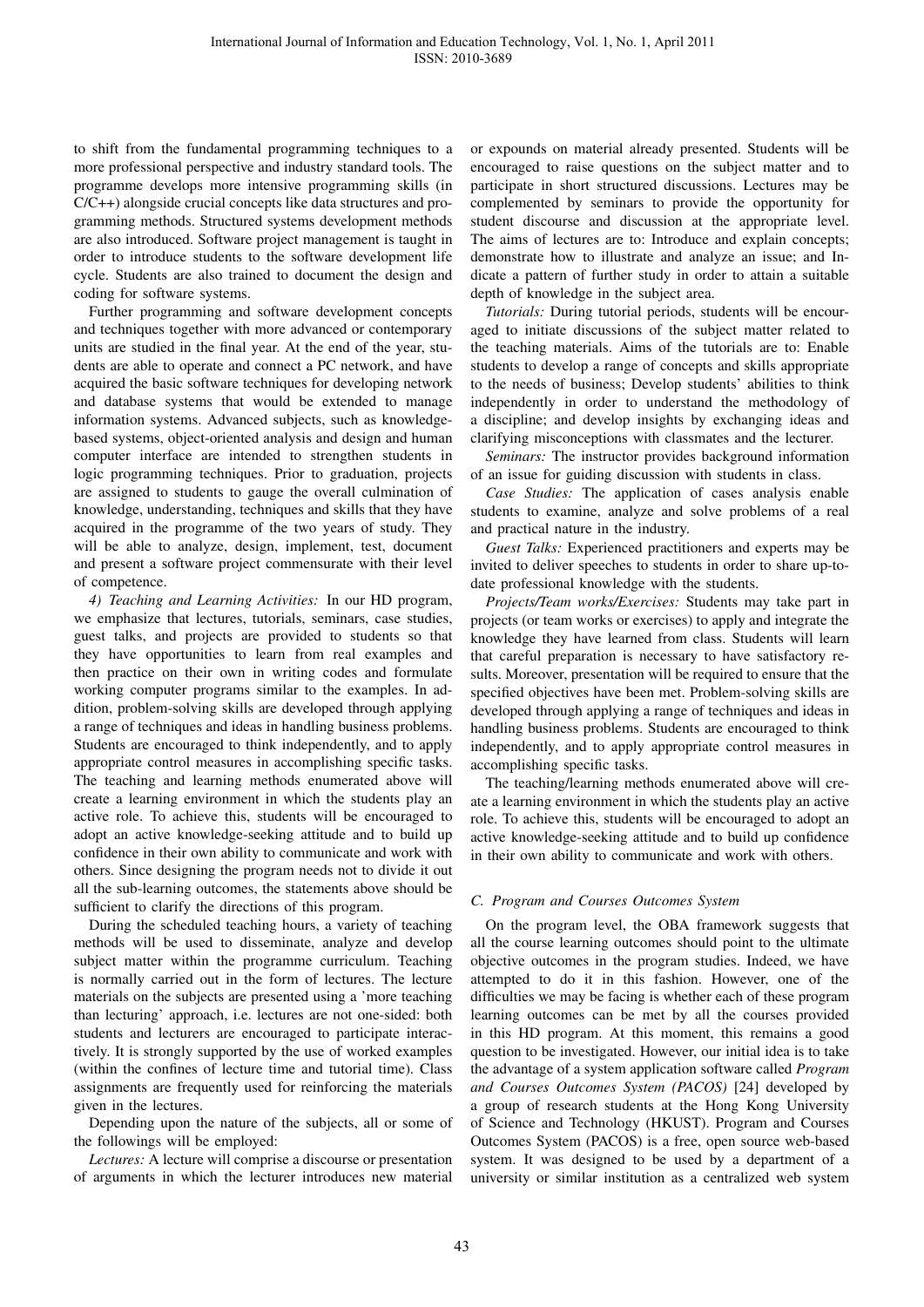for the members of the department to access and amend the course-outcome mappings of programs offered by the department. We have already installed and implemented the system software. Our future direction is to merge our HD in Computer Studies program into this system and test if our courses can fulfill all the learning outcomes at the program level. If not, we can modify the course learning outcomes and assessments accordingly.

### IV. LEARNING OUTCOMES AND MEASUREMENTS

According to [25], it offers an excellent commentary and insights on what effective learning outcomes are. To recall, our objective in OBA teaching and learning is to shift our paradigm from teacher-centered approach to student-centered approach. That means, learning outcome statements are to reflect and express what students are expected to be able to do at the end of the learning periods. For references, we include three statements of definitions:

"*Learning outcomes are statements that specify what learners will know or be able to do as a result of a learning activity. Outcomes are usually expressed as knowledge, skills or attitudes.*" [26]

"*Learning outcomes describe what students are able to demonstrate in terms of knowledge, skills and attitudes upon completion of a programme.*" [27]

"*A learning outcome is a written statement of what the successful student/learner is expected to be able to do at the end of the module/course unit or qualification.*" [28]

The practical technique of writing effective learning outcomes mainly depends on the correctness of verbs used in the statements. In [25], it mentions that Bloom's taxonomy is commonly used for writing learning outcomes give the benefits of its ready-made structure and list of verbs. All of these verbs are measurable, meaning an appropriate assessment activity can effectively measure whether a student has achieved the learning outcome. For example, one of the learning outcomes in a course can be, "Upon the completion of this course, students will be able to develop a small knowledge-based system using a rule-based shell." A good assessment activity can be to a group project-based approach. If a group of students can work together to develop such system, then we can confirm that the students have achieved the learning outcomes. Furthermore, peer and instructor evaluations can confirm if each of the students have made an appropriate contribution on the project.

A poor example of learning outcomes can be, "Upon the completion of this course, students will be able to understand how to use a rule-based shell to develop a small knowledgebased system." In such case, whether a student understands or not is difficult to measure. In other words, the understanding of a knowledge cannot be reflected by any mean as a student can simply respond with a feedback that he/she understands totally. At the end, he/she may still be not able to develop a

TABLE I ISMH13 KNOWLEDGE-BASED SYSTEMS

| Aims            | <b>Outcomes</b>     |
|-----------------|---------------------|
| Know            | Distinguish between |
| Understand      | Choose              |
| Determine       | Assemble            |
| Appreciate      | Adjust              |
| Grasp           | Identify            |
| Become familiar | Solve, apply, list  |

working system. To omit such ambiguity, appropriate action words should be chosen while writing learning outcomes. [29] offers a practical advice for writing learning outcomes, which can be referred to the Table I. Due to the scope of this paper, further reading to enhance the understanding about how to write learning outcomes and measurements can be referred to [25].

### V. EVALUATION OF TEACHING PERFORMANCE

To demonstrate the effectiveness of this OBA teaching and learning pedagogy, two sub-degree courses in the HD program were studied and evaluated by students. The results are presented to prove the success of our first cohort in this HD in Computer Studies program at our community college. These two courses are ISMH13 Knowledge-Based Systems and ISMH15 Computer Ethics.

In Table II and III, Score 6 is the highest value while Score 0 is the lowest value. It is clearly that the outcome-based course structure provides the effectiveness of the teaching and learning. It creates a better organization where all the activities can reflect the usefulness of the skills they learned. Assessment becomes more clearly explained because students expect what they need to learn and do upon the completion of the course. Students overall feel their progress in developing intellectual skills through the course as the outcomes and objectives are clearly stated in the course syllabus as well.

Due to the limitation of pages, two other courses ISMH09 Management Information Systems and ISMH10 Human Computer Interfaces were studied, but not yet to be included in this paper. However, we observe a similarity among these courses in the evaluation results. This offers an intuition that the outcome-based approach framework can enhance teaching and learning in overall performance among the program study.

## VI. CONCLUSION

In conclusion, it has been widely promoted with evidences that OBA is indeed a promising direction in our education system such that student outcomes are to become a driving force and motivation of teaching and learning. As many places especially Hong Kong are going through a new era of educational revolution, perhaps OBA framework is the antidote to bring the revolution to the highest success ever. No single pedagogy is yet perfect, but educators should continue to make effort to enhance the teaching and learning process. After we realize the goodness of OBA framework in our subdegree sectors, we believe that our students will continue to be trained and become potential future leaders in our society. In the future, we will continue to conduct both qualitative and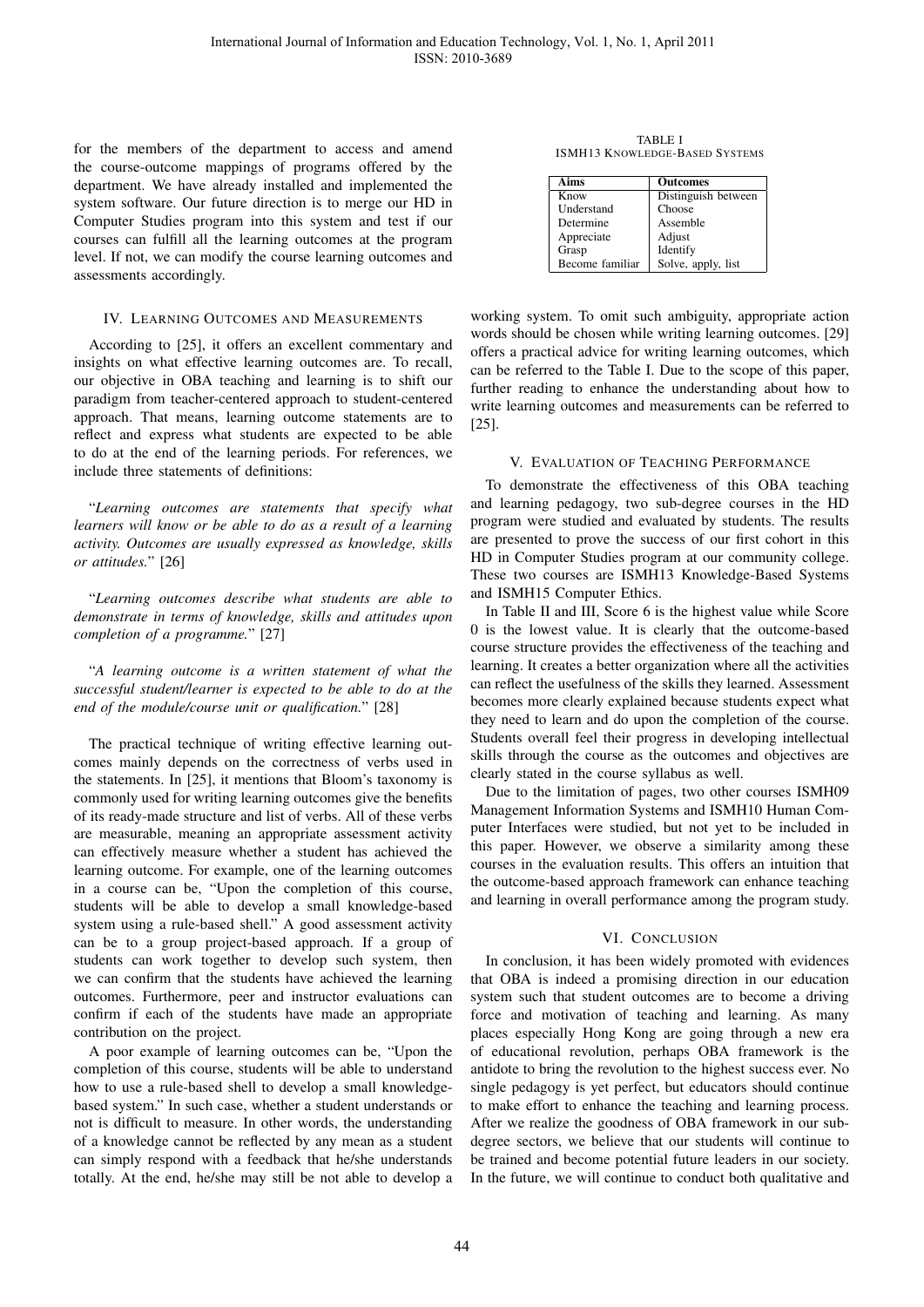#### International Journal of Information and Education Technology, Vol. 1, No. 1, April 2011 ISSN: 2010-3689

#### TABLE II ISMH13 KNOWLEDGE-BASED SYSTEMS

| Ouestion                                             | Score $0-3$ | Score 4-5 | Score <sub>6</sub> |
|------------------------------------------------------|-------------|-----------|--------------------|
| Organization of Course                               | $0\%$       | 100%      | $0\%$              |
| Reasonable Workload                                  | $0\%$       | 75%       | 25%                |
| Usefulness of Course                                 | $0\%$       | 80%       | 20%                |
| Various course components integrated                 | $0\%$       | 80%       | 20%                |
| Usefulness of Feedbacks                              | $0\%$       | 80%       | 20%                |
| Clarity of course objectives                         | $0\%$       | 40%       | 60%                |
| Course learning outcomes achieved through activities | $0\%$       | 80%       | 20%                |
| Assessment effectiveness                             | $0\%$       | 80%       | 20%                |
| Clarity in assessment explanation                    | $0\%$       | 80%       | 20%                |
| Development intellectual skills through the course   | $0\%$       | 80%       | 20%                |
| Course contribution to overall learning experience   | $0\%$       | 100%      | $0\%$              |

TABLE III ISMH15 COMPUTER ETHICS

| <b>Question</b>                                      | Score $0-3$ | Score 4-5 | Score6 |
|------------------------------------------------------|-------------|-----------|--------|
| Organization of Course                               | $0\%$       | 80%       | 20%    |
| Reasonable Workload                                  | $0\%$       | 60%       | $40\%$ |
| Usefulness of Course                                 | $0\%$       | 60%       | 40%    |
| Various course components integrated                 | $0\%$       | 80%       | 20%    |
| Clarity of course objectives                         | $0\%$       | 80%       | 20%    |
| Usefulness of Feedbacks                              | $0\%$       | 80%       | 20%    |
| Course learning outcomes achieved through activities | $0\%$       | $100\%$   | $0\%$  |
| Assessment effectiveness                             | $0\%$       | 80%       | 20%    |
| Clarity in assessment explanation                    |             | 60%       | 40%    |
| Development intellectual skills through the course   |             | 50%       | 50%    |
| Course contribution to overall learning experience   | $0\%$       | 60%       | 40%    |

quantitative research on outcome-based teaching and learning in computer science education at post-secondary level. OBA can be effective, and perhaps more effective approaches are yet to be found.

#### VII. ACKNOWLEDGMENTS

This work is supported by the staff development grant from the Community College at Lingnan University. We appreciate for the ongoing research support from the quality assurance team and the top managements.

#### **REFERENCES**

- [1] Spady, W., "*Outcome-Based Instructional Management*," The Australian Journal of Education 26(2), 123-143, 1982.
- [2] Cassel, L. N., "Using CITIDEL Resources to Support Documenting Objectives and Outcomes," in the Proceedings of ACM ITiCSE'03, June 30 - July 2, 2003.
- [3] Konsky, B. R., Loh, A., Robey, M., Gribble, S. J., Ivins, J., and Cooper, D., "The Benefit of Information Technology in Managing Outcomes Focused Curriculum Development Across Related Degree Programs," in the Proceedings of 8th Australasian Computing Education Conference (ACE2006), Hobart, Tasmania, Australia, January 2006.
- [4] Miller, C. S., and Dettori, L., "Employers' Perspectives on IT Learning Outcomes," in the Proceedings of ACM SIGITE'08, October 16 - 18, 2008, Cincinnati, Ohio, USA.
- [5] Mong, Y., Chan, M., and Chan, F. K. H., "Web-Based Outcome-Based Teaching and Learning - An Experience Report," ICWL 2007, LNCS 4822, pp.475 - 483, Springer-Verlag Berlin Heidelberg, 2008.
- [6] Khalifa, M., and Lam, R., "Web-Based Learning: Effects on Learning Process and Outcome," IEEE Transactions on Education, Vol. 45, No. 4, November 2002.
- [7] Fuller, U., et. al., "Developing a Computer Science-specific Learning Taxonomy," in the Proceedings of ACM ITiCSE'07, pp: 152-170, 2007.
- [8] Bouslama, F., Lansari, A., Al-Rawi, A., and Abonamah, A. A., "A Novel Outcome-Based Educational Model and its Effect on Student Learning, Curriculum Development, and Assessment," Journal of Information Technology Education, 2, 203-214.
- [9] Rigby, S., and Dark, M., "Using Outcomes-Based Assessment Data to Improve Assessment and Instruction: A Case Study," in the ACM SIGITE Newsletter, Vol. 3, No. 1, January 2006.
- [10] Impagliazzo, John, "Using an Outcome-based Approach to Assess Computing Programs," in the Proceedings of ACM ITiCSE'07, June 23 - 27, 2007, Dundee, Scotland, United Kingdom.
- [11] Yaverbaum, G., Reichgelt, H., Lidtke, D., and Zweben, S., "Outcomes-Based Computing Accreditation: Program Assessment," in the Proceedings of ACM SIGCSE'07, March 7 - 10, 2007, Covington, Kentucky, USA.
- [12] Tabaishat A., Lansari, A., and Al-Rawi, A., "E-portfolio Assessment System for an Outcome-Based Information Technology Curriculum," Journal of Information Technology Education: Innovation in Pratice, 8: pp43-54 2009.
- [13] Swart, A. J., "Evaluation of Final Examination Papers in Engineering: A Case Study Using Bloom's Taxonomy," IEEE Transactions on Education, Vol. 53, No. 2, May 2010.
- [14] Rigby, S., and Dark, M., "*Using Outcomes-Based Assessment Data to Improve Assessment and Instruction: A Case Study*," ACM SIGTIE Newsletter, Vol. 3, No. 1.
- [15] Cooper, S. Cassel, L., Cummingham, S., and Moskal, B., "*Outcome-Based Computer Science Education*", ACM SIGCSE 2005, February 23 - 27, Missouri, USA.
- [16] Zweben, S., Reichgelt, H., and Yaverbaum, G., "*Outcome-Based Computing Accreditation Criteria*," ACM SIGCSE 2006, March 1 - 5, Texas, USA.
- [17] Yaverbaum, G., Reichgelt, H., Lidtke, D., and Zweben, S., "*Outcome-Based Computing Accreditation: Program Assessment*," ACM SIGCSE 2007, March 7 - 10, Kentucky, USA.
- [18] Impagliazzo, John, "Using an Outcome-based Approach to Assess Com*puting Programs*," ACM ITiCSE 2007, June 23 - 27, Scotland, United Kingdom.
- [19] Au, O. and Kwan, R., "*Experience on Outcome-Based Teaching and Learning,*" ICHL 2009, LNCS 5685, pp. 133 - 139, 2009, Springer-Verlag Berlin Heidelberg.
- [20] Biggs, John, "*Teaching for Quality Learning at University,*" Second Edition, Open University Press, McGraw Hill Education.
- [21] Pang, M., Ho, T. M., and Man, R., "Learning Approaches and Outcome-Based Teaching and Learning: A Case Study in Hong Kong, China," Journal of Teaching in International Business, 20:106-122, 2009.
- [22] Spady, W. G., "Outcome-based education: Critical Issues and Answers." American Association of School Administrators, 1994.